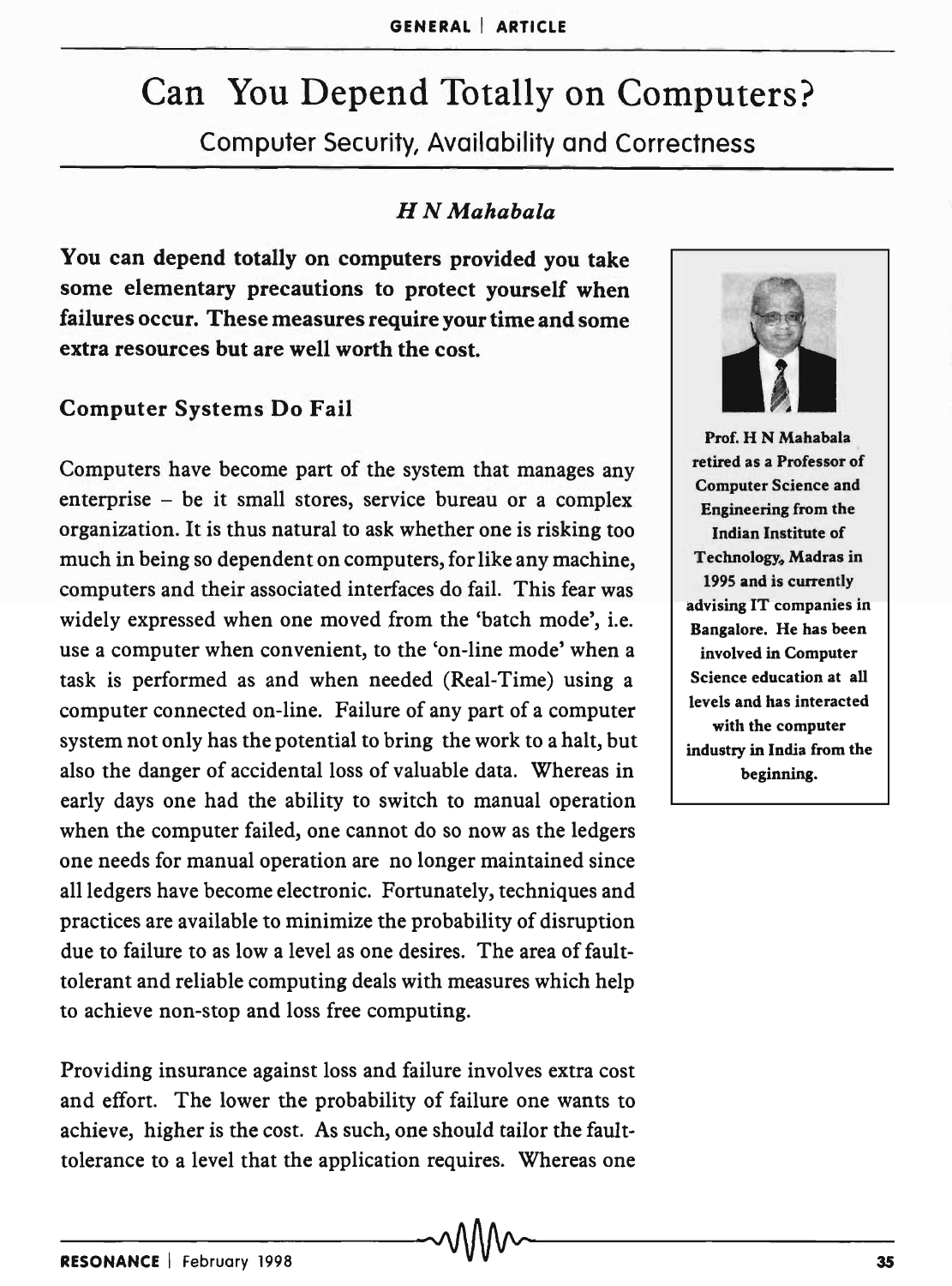Availability and reliability of a computer system are two aspects important to business, and one has to choose a proper mix of them to achieve cost effective security.

wants true non-stop operation for launching a satellite, one needs only 'can-catch-up-later' capability for a PC. However, in both cases we have to protect the data in the system from loss or corruption. A telephone system, which today is computer based, must keep operational even when a disaster strikes, even if some calls are connected to a wrong party. A banking computer system, on the other hand, must work correctly or not work at all. Availability and reliability of a computer system are two aspects important to business, and one has to choose a proper mix of them to achieve cost effective security. Many users and even organizations get excited by the availability of a computer and carry on merrily till one day a failure causes irretrievable damage. It should be the responsibility of the computer professional in charge of computerization in such organizations, to implement adequate measures to protect the business against normally expected failures. Methods used to achieve reliability, availability and correctness will be described in the following pages.

## Controlled Access

Controlling physical access to a computer with a lock and key is still a very effective first line of defence. A more common method of controlling access is use of a password. It is a string of characters which is known only to the particular user and the log-in software. An user who is registered is allotted a general password, but the user is expected to immediately change it to a personal choice, since the general password is known to many in the computer center.

#### Box 1. How to Choose a Password.

Many users make the mistake of choosing a password which is related to the name of a person or place close to him/her. There are many cases of crooks making a right guess and compromising the system in such cases. In one case a crook tried all words in a dictionary to find the password!. Hence, users are adVised to choose a nonsense word as password, use some special characters such as % or \$ in it and are urged to not even write it down on a piece of paper to be carried with him/her. Changing your password, say once in 2 months, is also desirable.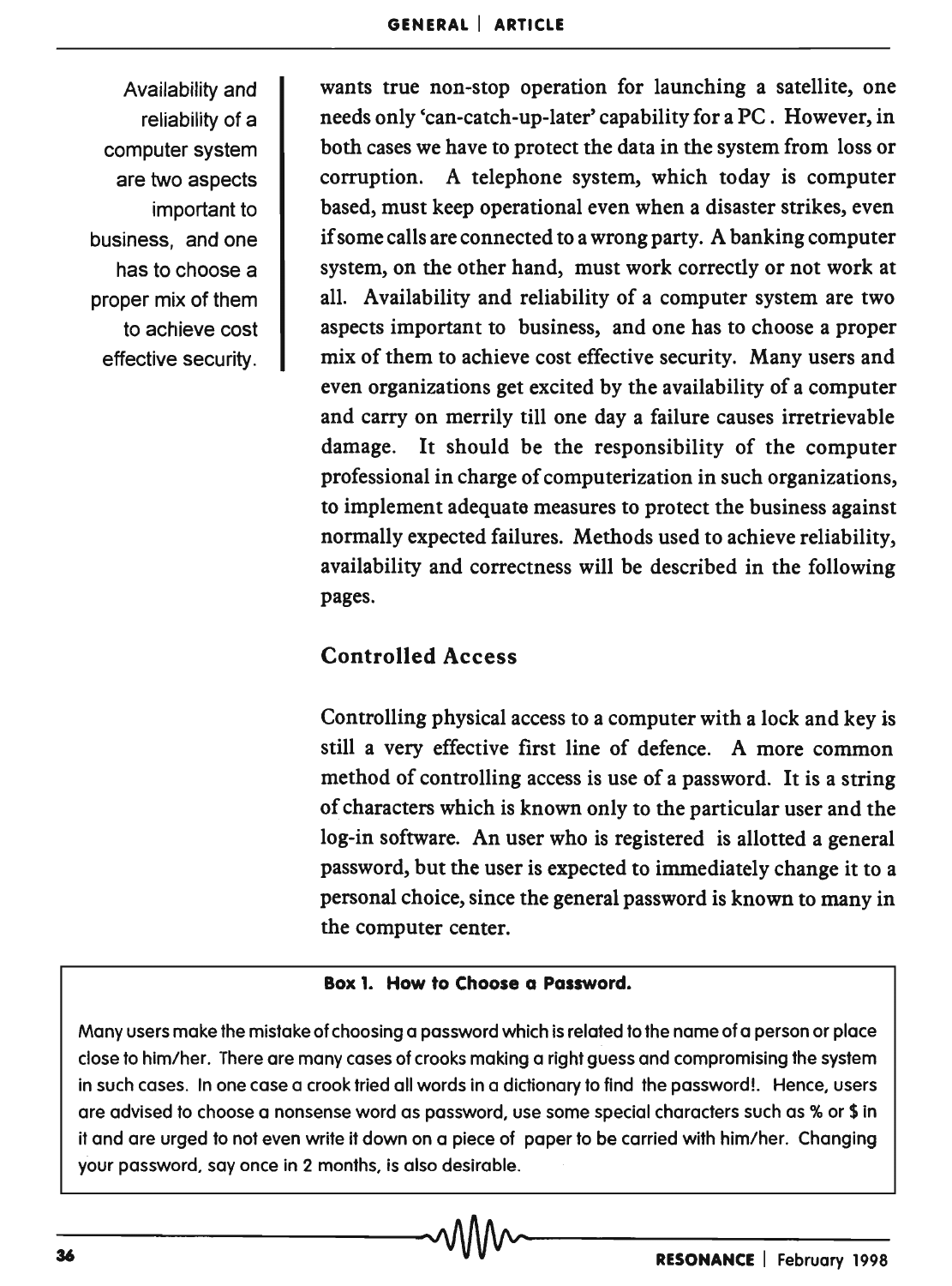#### Reliable Components

Reliability of a system depends on the reliability of its components and sub-systems. Good design ensures that components are operated well below their maximum rating to reduce effects of aging. It is good to have a burn-in phase so that weak components if any will fail. Life, however, of electronic components (after burn-in) is very long. Electronic components hardly fail even when they are continuously operated. They fail if there are excessive transients. It is thus advisable not to switch off your PC frequently in a day.

Most computer failures are due to electro-mechanical components. Units like key board and printers should preferably be of a heavy duty type, since one can easily overload them. Cleanliness of the computing environment helps to extend life of diskettes. It is good to read back diskettes after writing and check that the files have been written correctly. Periodic cleaning of mouse, keyboard etc., using a vacuum cleaner prolongs their life.

#### Redundancy

Traditional approach to achieving fail-safe feature is to use additional stand-by systems/sub-systems. The hand brake in a car is a stand by for the foot brake and can be used in case the brake fails. In India power failure is common. Power failure during computation is irritating and you may lose the data you entered unless you saved it in a disk. It is thus desirable to have an Uninterrupted Power Supply (UPS) system with a battery back up if your work is critical. The batteries in a UPS system normally provide back up supply for only about IS to 30 minutes. Thus, if you expect longer power shut down you need a generator also.

Providing uninterrupted power supply may not be adequate in systems where operation has to continue without interruption, for example, a computer system in a race course during a racing

Most computer failures are due to electro-mechanical components.

Periodic cleaning of mouse, keyboard etc., using a vacuum cleaner prolongs their life.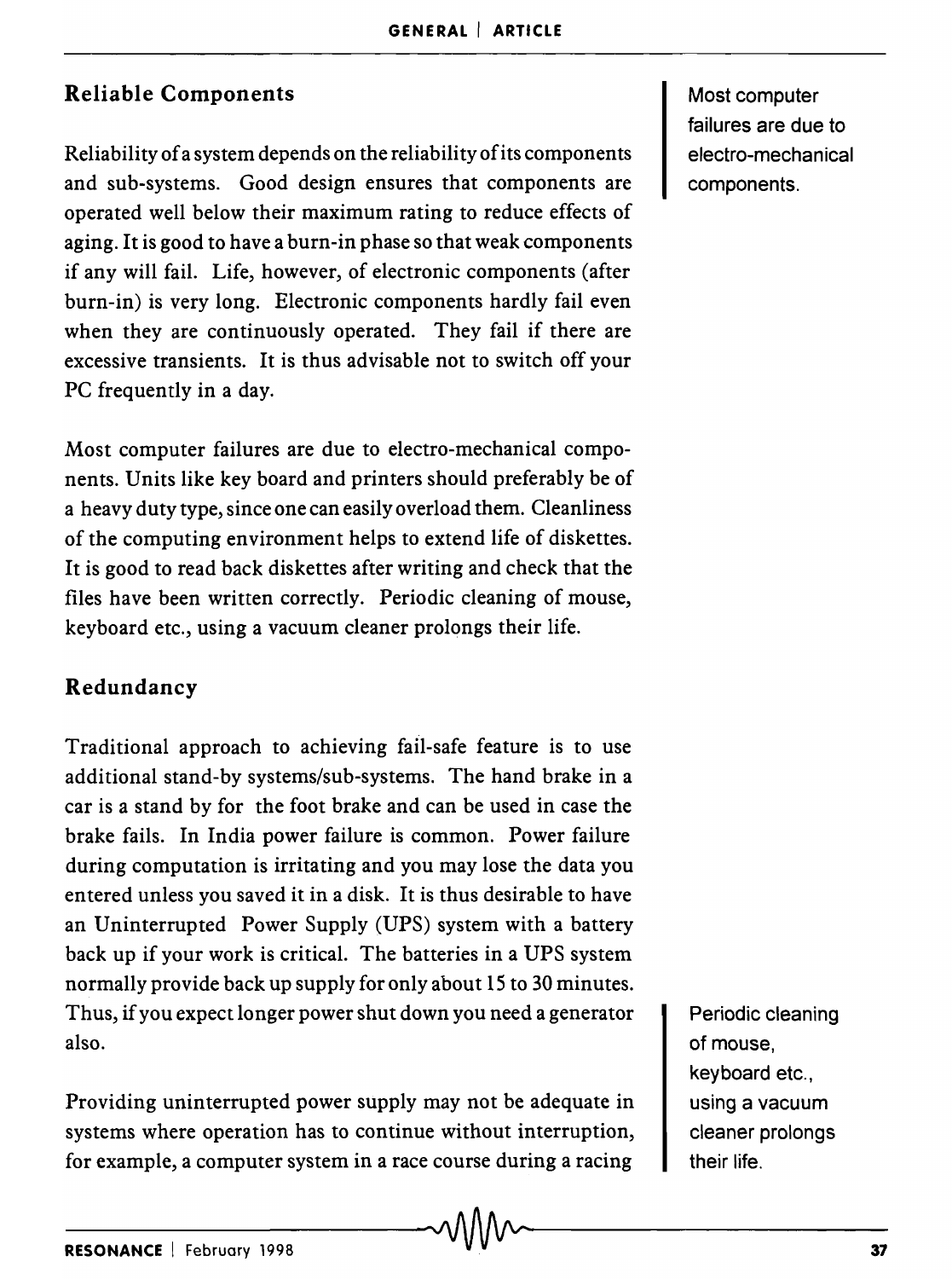Even with the power-fail protect feature, content of the main memory is likely to be destroyed. To avoid such an inconvenience, an user should periodically save on the disk important sections of the memory.

event. One cannot permit the suspension of ticketing and other activities due to a disk failure. Here one talks of replicating the entire system so that one can use the *hot stand-by.* We refer to the stand-by as hot since it is running in parallel and has all the data and as such can take over instantly and continue without interruption.

## **Check point and Back-up**

Whenever power is interrupted, the contents of the memory are destroyed. If a read/write from secondary storage is in progress, the current active file can also get corrupted. Since a file corruption is more serious, almost every PC has a power supply fail detection device which senses the decay of voltage and initiates a proper exit from the I/O module. Voltage does not decay instantly, it decays over several cycles (several 1/ 60th of a second). A modern fast processor can execute under hardware interrupt a fairly large service routine to ensure that all I/O activity are brought to normal closure. In fact, the PC is idling when the power finally decays to zero! But, it is very difficult to save the contents of the main memory, which is now-a-days rather large, in a temporary file. Hence, even with the power-fail protect feature, content of the main memory is likely to be destroyed. To avoid such an inconvenience, an user should periodically save on the disk important sections of the memory. This way, work done up to the last saving instant is recoverable, perhaps losing only a small amount of work done since the last update. Obviously, more frequent saving will reduce the amount of work to be redone. Hence, a professional sets up an adequate save feature, also referred to as "check-point" feature. Some software packages prompt the user to specify the periodicity of such check-point feature. One can restore the memory contents using the saved file, and back up as it were in time, provided all necessary register contents and status registers are also saved. However, work done since the last check point will be lost.  $\sim$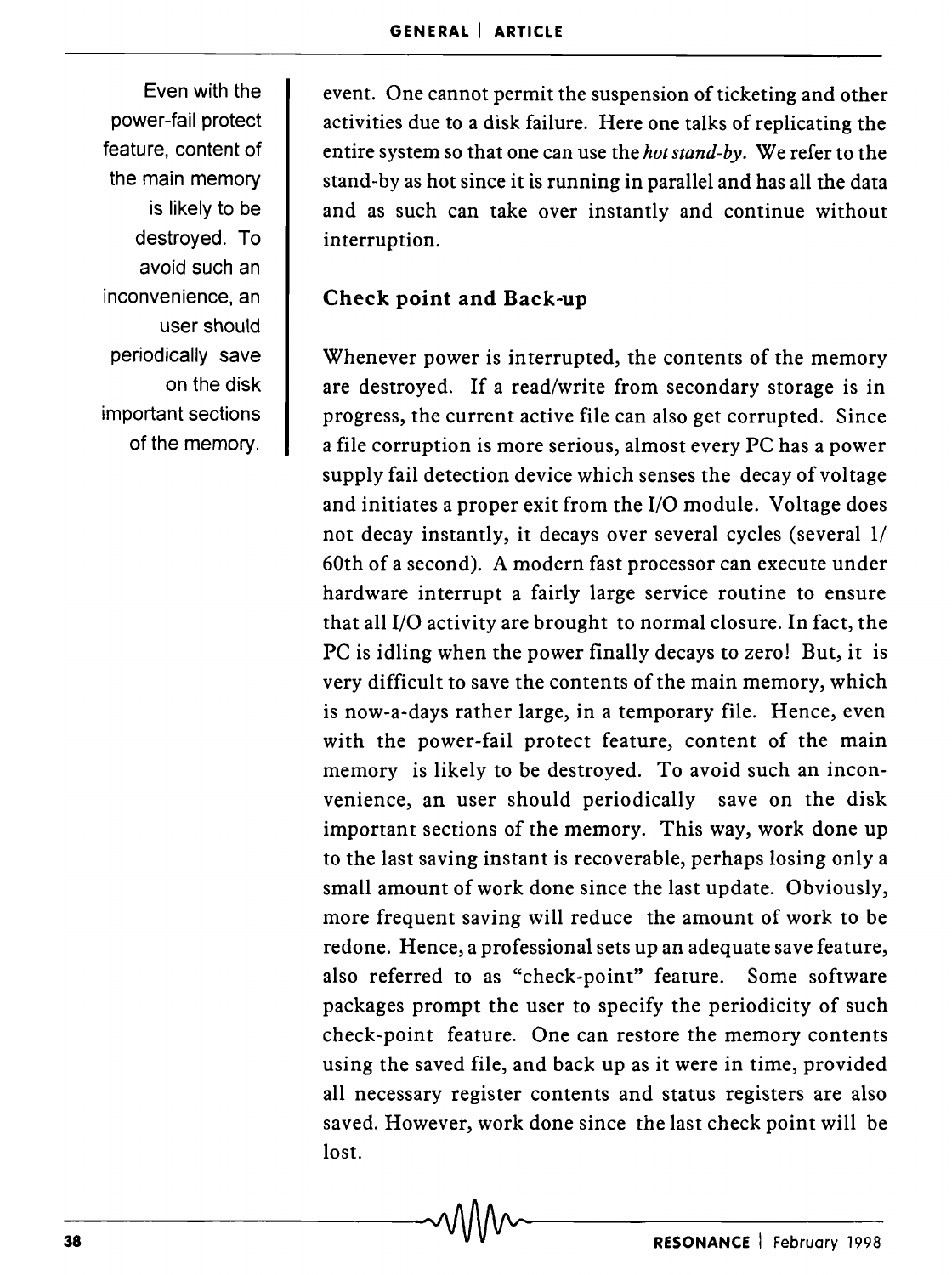One can restore even the work done since the last check point by saving (journalizing) the transactions on a loss-less secondary storage such as a tape and re-running the transactions to create updated files. This way, cashing a cheque of a customer after last checkpoint can still be taken into account in maintaining the integrity of the master file. A bank customer would appreciate the need for such recovery, especially when it concerns a transaction of depositing cash into his/her account!

Secondary storage does develop problems (such as crash) and files can get corrupted to such an extent that they become unusable. Ensuring against such a loss requires additional measures. One has to take periodic back up of the files and unload the storage medium from the computer system. If journalizing is set up, one can recover the last files using a recovery software utility. Such saving and unloading is referred to as *back-up.* However, backed up files must be stored safely. Since fire is a hazard that can destroy files, some organizations move back-up files to a remote place or keep them in a fire-proof area. It is quite possible that a backup may become unreadable. As a hedge against such a possibility, one keeps several earlier back-ups (for two generations) with journal files so that even the back-up can be recreated. Since back-ups are used only to create a check point, one can save only the changes from the last back-up to reduce storage requirements. One can also use data compression techniques to reduce the size of the back-up. A sound back-up policy and its stringent implementation is a must for responsible computerization. Since good back-up depends on reliable secondary storage, it is natural to ask whether near perfect devices are available. Tapes come very near to perfection, but are slow for accessing a particular piece of information. Optical recording using etching of the disk surface using a laser beam offers a permanent (write once and read several times) back-up storage. Several banks use such writeable optical disks to create near permanent storage, almost similar to a conventional paper file. Note the A sound back up policy and its stringent implementation is a must for responsible computerization.

Optical recording using etching of the disk surface using a laser beam offers a permanent (write once and read several times) back-up storage.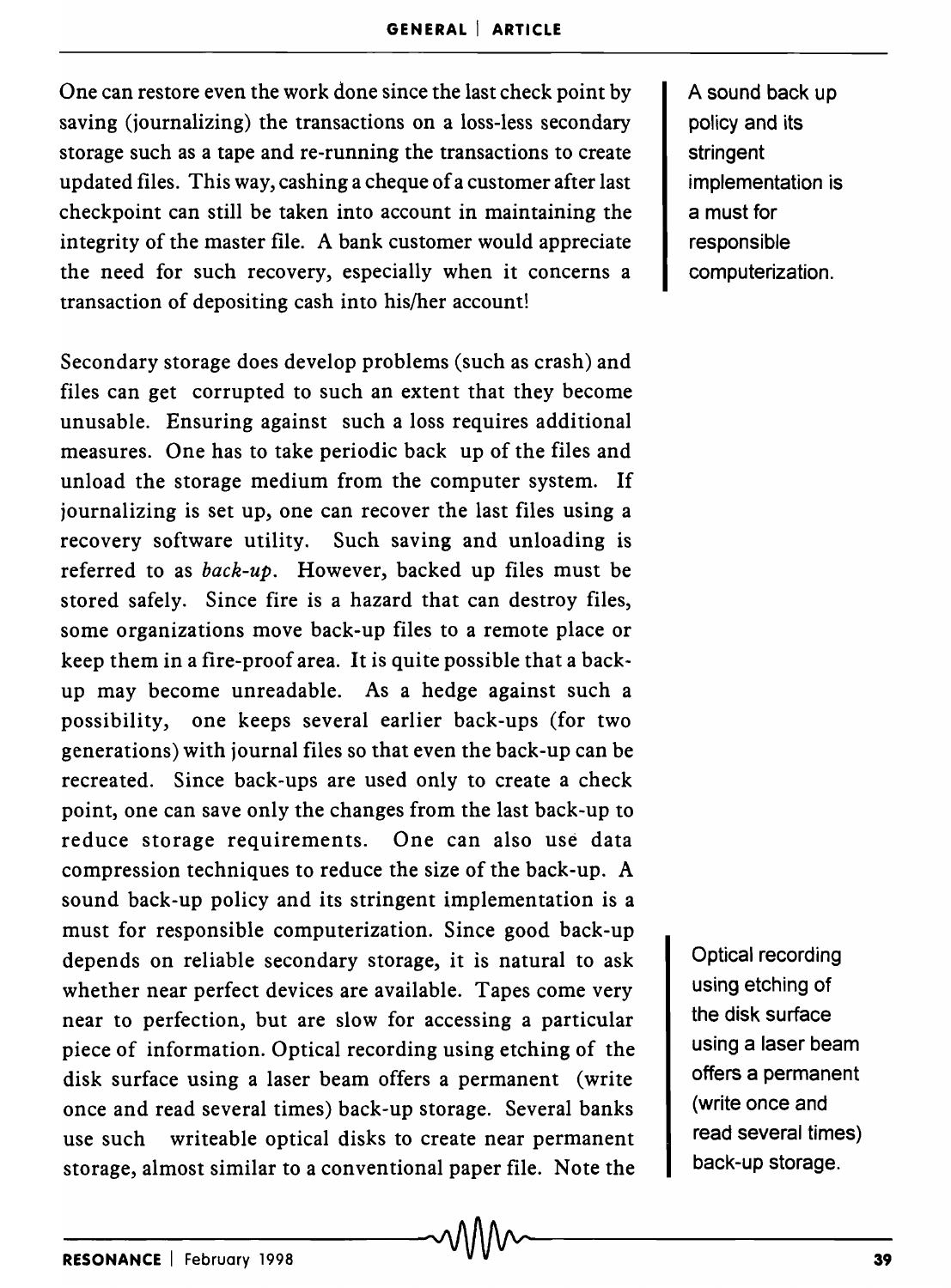Encryption is a method used to protect information from falling into wrong hands during communication.

Viruses are codes (programs) written by aberrant individuals to create problems which can sometimes be highly destructive.

use of the word near-permanent, for fire, water and chemicals can still damage the disk! Conventional CDROM disks also provide near-permanent storage.

## **Encryption and Decryption**

Encryption, a method of transforming a data file into a coded form which can be decrypted only by the intended receiver, is a method used to protect information from falling into wrong hands during communication. A simple method of encryption is to substitute each alphabet by another using a table. The intended user knows the table and uses it to get the original message back. An eavesdropper has to try several tables (decryption method) before finding the right one. Many of the simple encryption schemes are good enough in ordinary situations where there is no serious attempt to eavesdrop. However, banks naturally want more secure systems, because they don't want crooks to send fake payment orders copying a true one which they have intercepted. Here, one is looking for an encryption scheme which is virtually unbreakable, in a reasonable time (few days), even by using a supercomputer. Further, there is another interesting requirement of being able to identify, without dispute, the sender of the message, as if it has been signed by the sender. There are what are called trap functions which make the reverse transformation by trial and error that take rather large time. One method of such encryption goes by the name of public key encryption system (PKES). PKES is based on the fact that it is very difficult (computationally complex) to find the factors of a very large number, which is a product of two prime numbers, by trial and error. One can derive a public key from such a product which is used for encrypting (multiply and shift) at the sending end. The coded message can then be decoded effortlessly by using the corresponding private key which is known only to the intended receiver. Every person who intends to use PKES will publicize a public key to be used for encrypting messages to be sent to him, and only he can decode the message using the private key.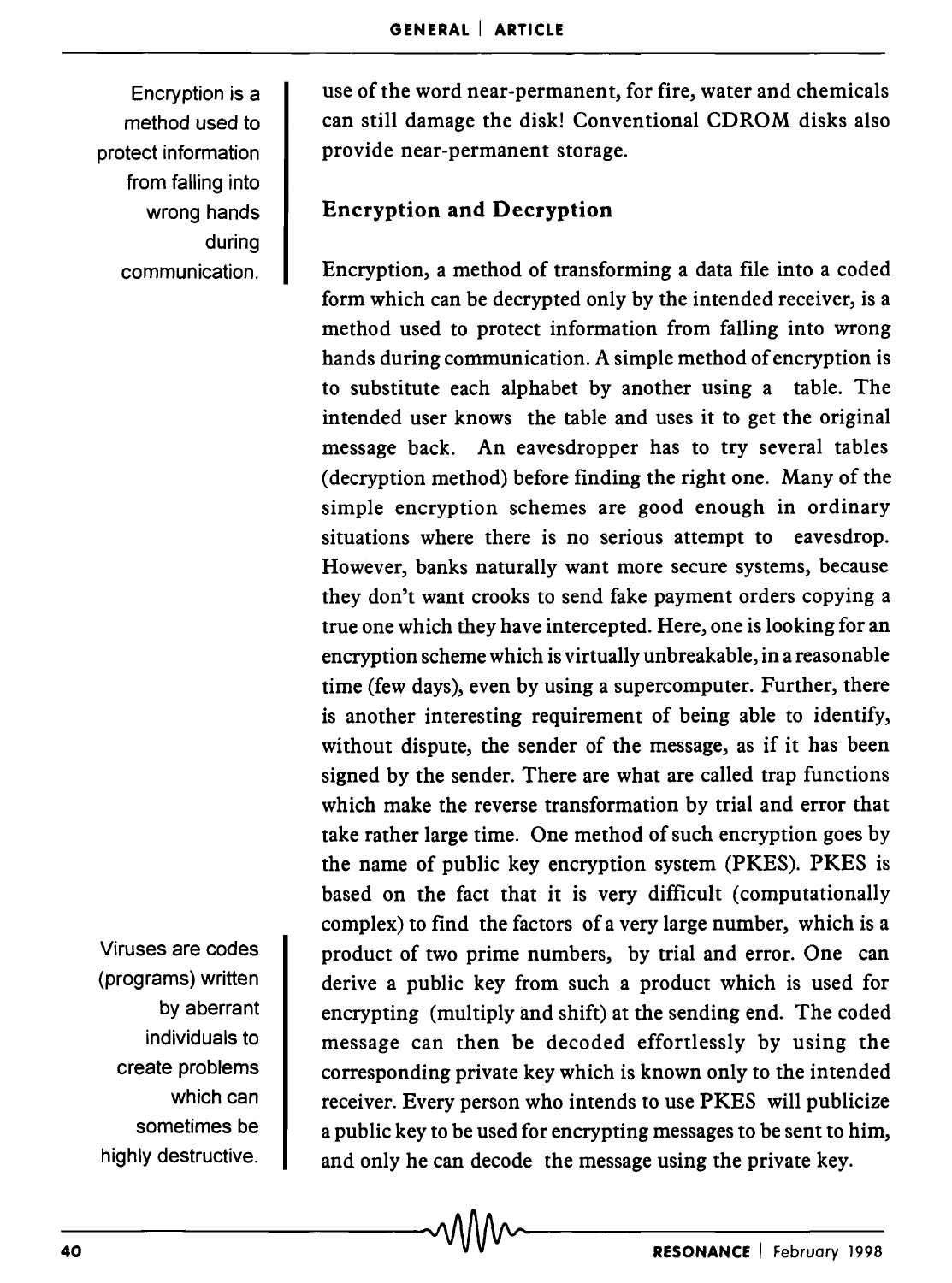### Virus Detection and Clean up

Viruses are codes (programs) written by aberrant individuals to create problems which can sometimes be highly destructive. These codes have to get into a system and get executed to create the havoc. Hence, the best defence against viruses is to check every file or medium that enters a computer system. Viruses get attached to boot-strap routines on disk or diskette, which are executed (.com files) while starting the system. When executed, they can replicate themselves or overwrite other files. Replication can reduce available memory or disk space and can lead to slowing down of the system. Overwriting can corrupt files. The ego of the virus creator may also present itself as modification to screens on the monitor which can be irritating.

Some viruses do no more damage than taunting the user. Trojans are codes that lie dormant in a well behaved software until they are triggered by an event such as a particular date, time or incident (dismiss the perpetrator or add a new employee). Some trojans write garbage on files or attach themselves to files so that they can create damage when the file is executed.

Virus is detected by checking whether files on a system have been altered. One common sign of alteration is increase/decrease in length of files One can also use special error detection tests to sense alteration. The pattern of change allows one to identify the virus and one can remove it by appropriate modification. Antivirus software look for tell tale signs of each virus known or each type of modification and do the cleaning up. It may not always be possible to restore an infected file. Hence, it is a good practice to keep back-ups to use after cleaning up. Anything unexpected, such as slowing down, increase in file lengths, alteration of screens, etc. is a sign of virus infection. An user must learn to suspect virus.

Preventing entry is the best protection against viruses. All incoming files on diskettes must be scanned for virus using a popular antivirus software. Some viruses can enter even through The best defence against viruses is to check every file or medium that enters a computer system.

Anything unexpected such as slowing down, increase in file lengths, alteration of screens, etc. is a sign of virus infection.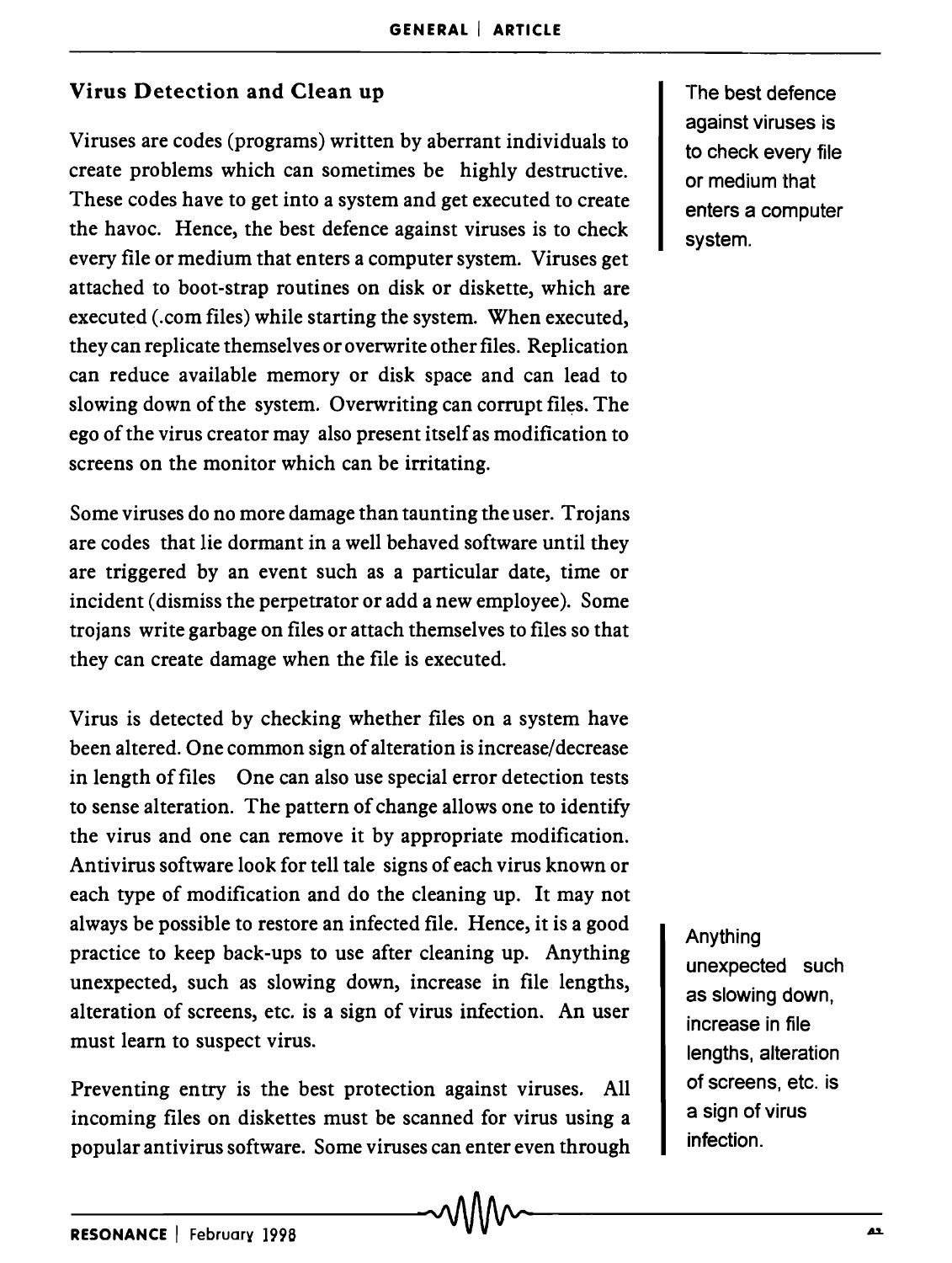Game diskettes are likely to be infected often, since there is indiscriminate copying and they pass through several systems. Banning of entry of game diskettes into serious computing environments is worth considering. commercial software packages; a virus affected the popular word processing software WORD by Microsoft. It is best to set up in an organization, a PC only for scanning for virus; diskettes are used on other systems only after they are found to be free from virus.

Game diskettes are likely to be infected often, since there is indiscriminate copying and they pass through several systems. Banning of entry of game diskettes into serious computing environments is worth considering. Several servers on the Internet which host public files such as bulletin board, free ware etc. are likely to have infected files. One should be careful in down loading from such sources. One can very well imagine how a virus developer will take advantage of the habit of individuals to down load whatever is free and looks attractive on the net. One should down load into a sentry (with antivirus software) machine and disinfect the files before loading them into work machines.

### **Fault Tolerant Coding and Algorithms**

The nomenclature 'fault tolerant' should not be interpreted as tolerating faults, but the algorithm is designed to check for faults and eliminate them or at least warn the user. Ever since

#### **Box 2. Virus from Internet?**

One can now down load from the Internet a code called Applet, which can be executed . Since use of Applets is an attractive proposition, both for the vendor and user, there has been concern about Applets being used as carrier of virus. JAVA language designed to develop Applets has been designed to prevent an Applet from accessing any files local to the running system. Hence, a virus on an Applet can do damage only to itself and not to the visiting system. All this works fine if one uses a clean JAVA compiler. How does one prevent virus developers distributing unsafe compilers and execution software? Obviously, one must be careful about JAVA tools from unknown sources. Since pointer variables are useful to sneak into forbidden areas of main memory, JAVA has excluded pointer feature in the language. Since global networking has come to stay, geographic boundaries are no barrier to virus. Virus has become part of life and one should not get paranoid about it. The safest approach is to set up a sound virus control procedure and use it religiously.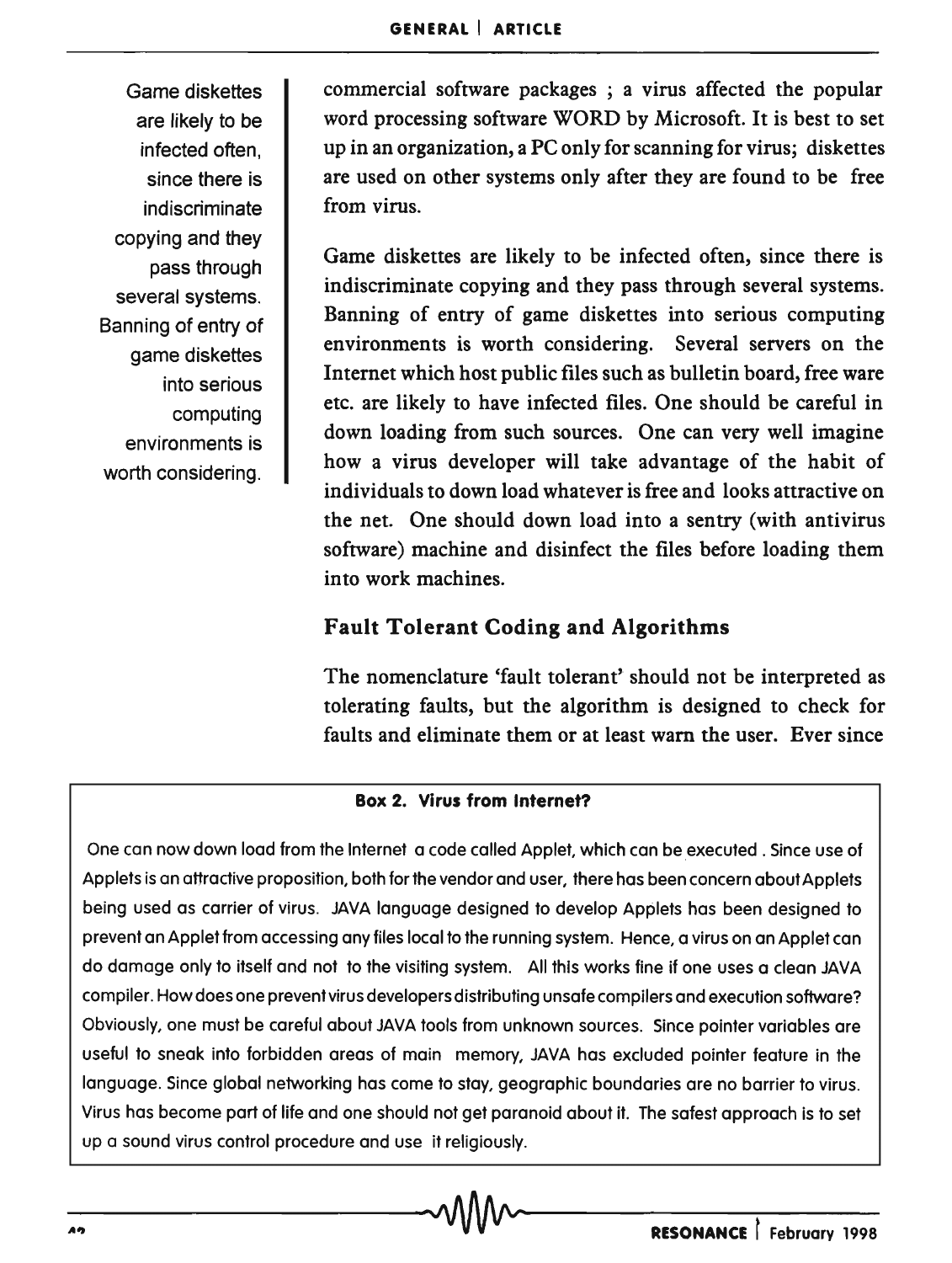#### Box 3. Minimum Security Measures Mandatory While Using a PC

- 1. Protect PC from high voltages and spikes by using a voltage stabilizer and a spike buster.
- 2. Save your work periodically (every 30 mins.) on disk. Some software packages such as WORD can be set to do it automatically.
- 3. Back-up important files on diskettes periodically (every week or more frequently) to enable recovery in case of disk problems. One can use data compression to reduce the storage space required.
- 4. Install an anti-virus software to check all incoming diskettes and clean up as required. One has to be quite religious about this.
- 5. Avoid down loading software from unreliable network sources, especially such as bulletin boards, freeware etc.
- 6. Use screen saver to reduce burn-in of the monitor screen. It is better to leave the power on, rather than subject it to frequent shut downs and start ups.
- 7. Use password protection wherever possible and change the password often to avoid it being compromised.
- 8. Write *protect* against writing on to sensitive files so that one does not accidentally modify it.
- 9. Use some simple encryption, if you are worried that a file will be read by unintended persons.
- 10. Use molded plastic key board covers to prevent dust getting in between keys.
- 11. Use heavy duty printers if the printing load is heavy.
- 12. Clean periodically old generation (5.25 in) floppy drives to avoid file reading errors.

one found that components can fail and produce wrong answers, not so glaring as to be easily detectable, one has looked for ways of programmatically checking the correctness of the answer by building error detecting features in programs. An example of error (or fault) checking is that whenever at least one multiplicand is even, the answer of that multiplication should be even. Performing calculation in two different ways and comparing the answers is another method of detecting a fault. Unfortunately, in case of difference, one cannot decide which one of the answers is correct!